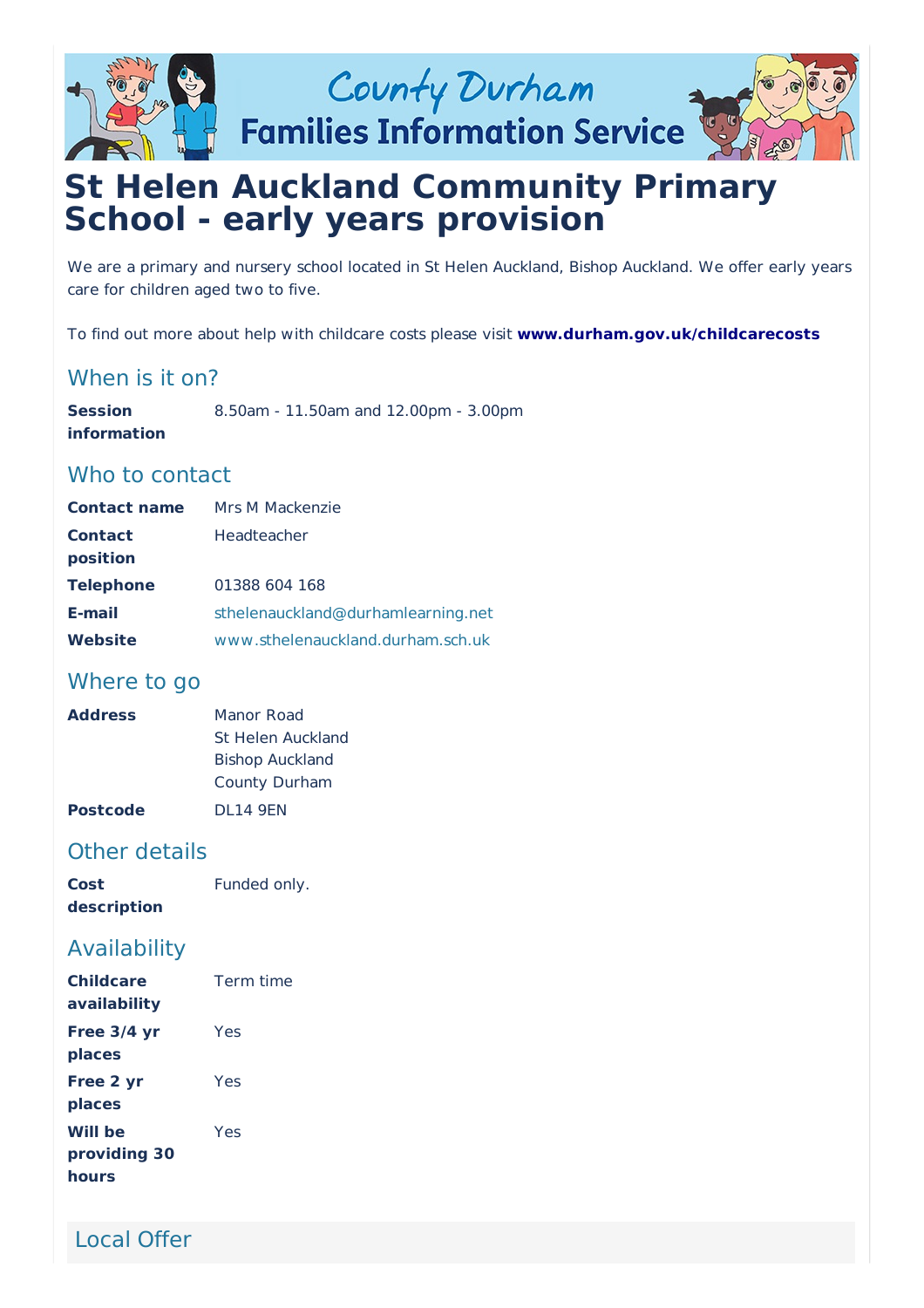| <b>Local Offer</b><br>description | We recognise that all pupils are entitled to a<br>quality of provision that will enable them to<br>achieve their potential. We believe in<br>positive intervention, removing barriers to<br>learning, raising expectations and levels of<br>achievement and working in partnership<br>with other agencies in order to provide a<br>positive educational experience for all our<br>pupils including those with a special<br>educational need or disability.<br>We recognise there are particular groups of<br>pupils whose circumstances require<br>additional consideration by those who work<br>with them to support their SEN.<br>We have appointed a Designated Teacher<br>for Looked after Children who works closely<br>with the SENCO to ensure all teachers in<br>school understand the implications for those<br>children who are looked after and have SEN.<br>St Helen Auckland Community Primary<br>School, they ensure that all pupils,<br>regardless of their specific needs make the<br>best possible progress. |
|-----------------------------------|-------------------------------------------------------------------------------------------------------------------------------------------------------------------------------------------------------------------------------------------------------------------------------------------------------------------------------------------------------------------------------------------------------------------------------------------------------------------------------------------------------------------------------------------------------------------------------------------------------------------------------------------------------------------------------------------------------------------------------------------------------------------------------------------------------------------------------------------------------------------------------------------------------------------------------------------------------------------------------------------------------------------------------|
| <b>Contact name</b>               | Mrs N Treend                                                                                                                                                                                                                                                                                                                                                                                                                                                                                                                                                                                                                                                                                                                                                                                                                                                                                                                                                                                                                  |
| <b>Contact</b>                    | 01388 604 168                                                                                                                                                                                                                                                                                                                                                                                                                                                                                                                                                                                                                                                                                                                                                                                                                                                                                                                                                                                                                 |
| telephone                         |                                                                                                                                                                                                                                                                                                                                                                                                                                                                                                                                                                                                                                                                                                                                                                                                                                                                                                                                                                                                                               |
| <b>Contact email</b>              | sthelenauckland@durhamlearning.net                                                                                                                                                                                                                                                                                                                                                                                                                                                                                                                                                                                                                                                                                                                                                                                                                                                                                                                                                                                            |
| Links                             | <b>SEND at St Helen Auckland Community</b><br><b>Primary School</b>                                                                                                                                                                                                                                                                                                                                                                                                                                                                                                                                                                                                                                                                                                                                                                                                                                                                                                                                                           |

How do you identify Special Educational Needs and Disabilities (SEND)?

### **How does the setting/school/college know if children/young people need extra help and what should I do if I think my child/young person may have special educational needs?**

Most children and young people will have their special educational needs met in mainstream schools through good classroom practice. This is called Quality First Teaching.

We follow a graduated support approach which is called "Assess, Plan, Do, Review". This means that the school will:

- Assess a child's special educational needs.
- Plan the provision to meet your child's aspirations and agreed outcomes.
- Do put the provision in place to meet those outcomes.
- Review the support and progress.
- As part of this approach, we produce a SEN Support Plan that describes the provision that we will make to meet a child's special educational needs and agreed outcomes. Parents and carers will be fully involved in this process.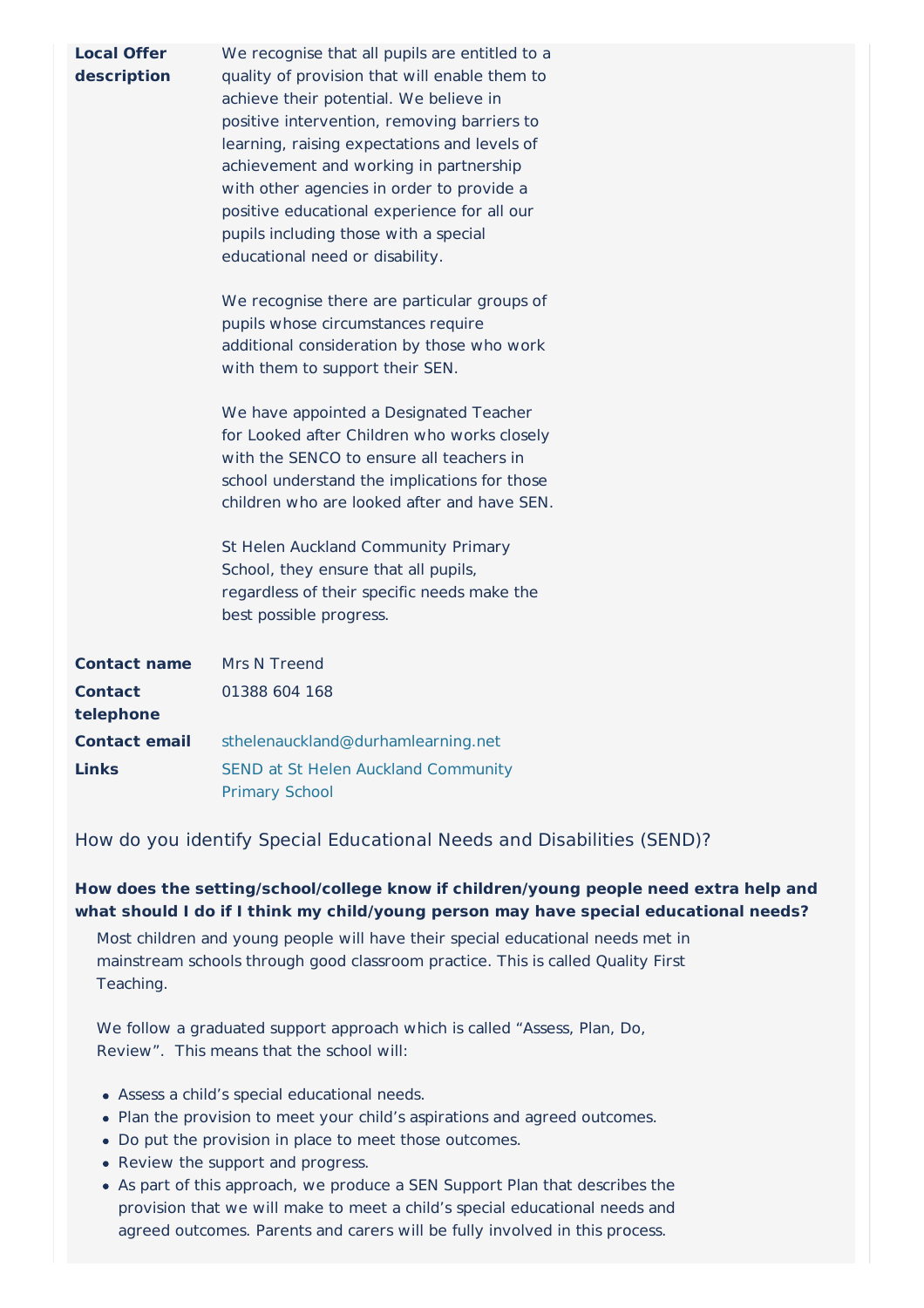A small percentage of children and young people with significant learning difficulties might need an assessment that could lead to an Education, Health and Care Plan.

All children with additional needs with have a support plan in place, personalised to their individual's needs. Children's progress is closely monitored, moving them on to the next step when appropriate. Staff meet regularly with parents to provide information of their progress during parents meetings and TAF meetings. For children with Education Health and Care Plans, an Annual Review will take place each year, involving the pupil, parents, staff from school and any external agencies working with them.

Each child's teacher will be finding ways to support them such as:

- Changing the way activities are planned and delivered.
- Matching activities to the ability / need of each child (differentiation). Adapting learning materials such as equipment and activities to suit each child's needs.
- Offering small group support to promote skills identified in the child's SEN Support Plan.

Teachers/SENCO and Support Staff will work with children and young people to identify the support needed to meet agreed outcomes. The provision is planned, and interventions are allocated to individual needs. The children take an active role with setting their targets, discussing them with the class teacher/SENCO.

Staff regularly track the progress of children with SEN through school tracking systems, review meetings, lesson observations and provision maps and support plans.

How will you support my child with their special educational needs and disability?

#### **How will early years setting/school/college staff support my child/young person?**

Staff hold a wealth of experience to help support children with SEND. All staff receive regular training on working with children with Autism, English as an Additional Language, ADHD and behavioural, social and emotional difficulties.

Two members of the team are trained in delivering Speech and Language programmes.

There's also a Learning Mentor who is accessible to the children whenever required and provides support to individuals and groups on social, emotional and behavioural issues they are experiencing.

The Parent Support Advisors work closely with the SENCo and parents to listen to and act upon any concerns, providing a supportive and nurturing team where the child's needs are at the centre.

Within each class, teachers use a range of strategies to support children, depending on their needs, such as:

Differentiating working to match the activity to the ability and need of the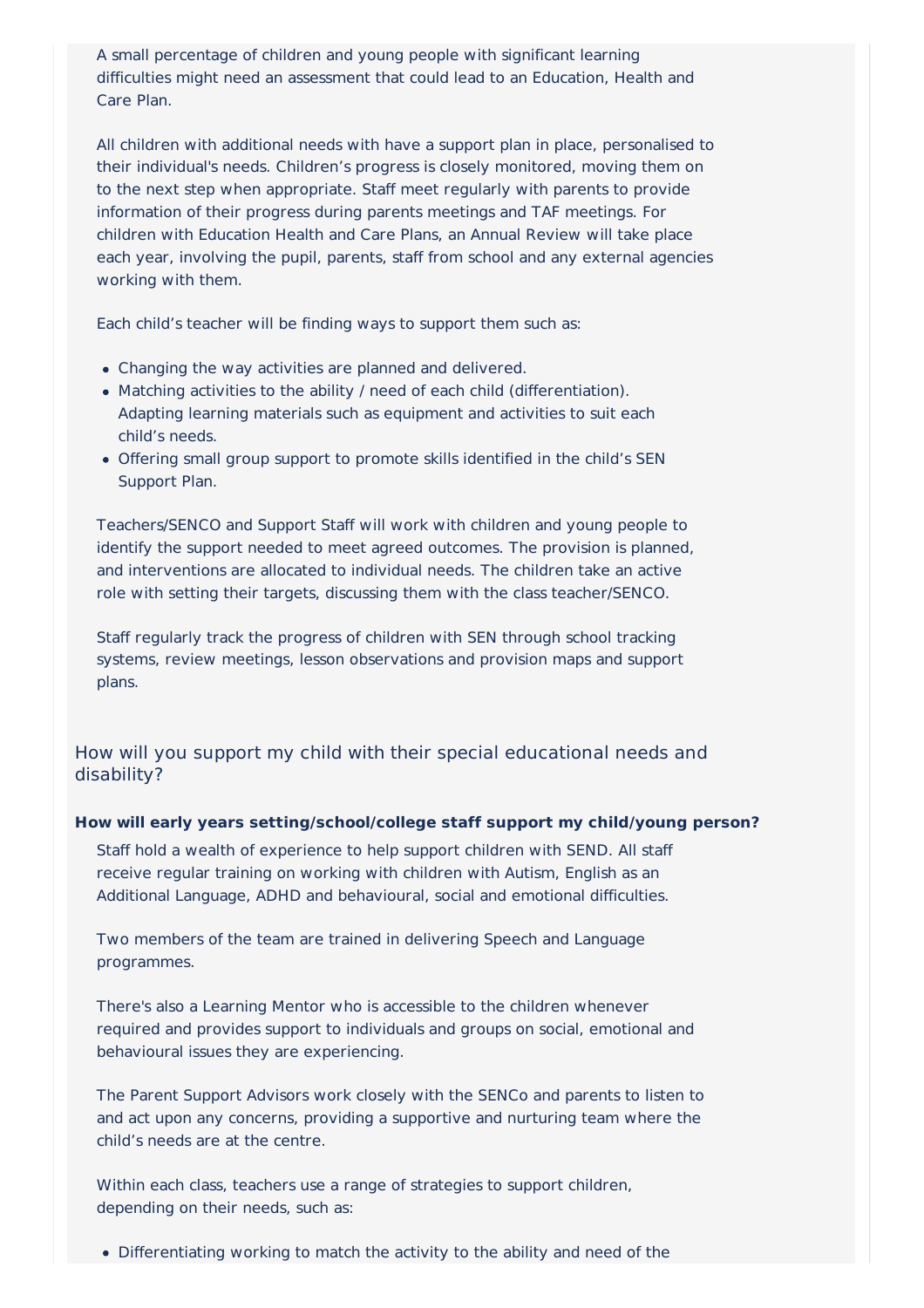child.

- Changing the way lessons are planned and delivered.
- Using and adapting equipment and activities to suit each child's need.
- Offer small group support to promote skills identified in the child's SEN support plan.

The Learning Support Assistants work closely with the class teachers to ensure the correct support and interventions are in place to enable the pupil to move forward in their learning.

With parental permission, the school may seek advice from outside agencies.

They will:

- Carry out further assessment of the child's needs.
- Provide advice to school and home on how to best support the child.
- Suggest resources that would help the child make progress.

If your child has Special Educational Needs the school SENCO will:

- Work closely with parents on a regular basis to talk with them about their child's needs and listen to any ideas or concerns they might have.
- Work with other professionals who may be able to help individual children
- Ensure the right support is put in place for each child.
- Advise other teachers and teaching assistants on how to help each child and ensure they have an up to date Individual Education Plan detailing how their needs will be met in school.
- Arrange training for staff so they understand each child's needs.

If a child's needs are very complex and/or severe, the school may ask the Local Authority to carry out an Education, Health and Care Assessment:

- This is a very detailed assessment of each child's needs. Parents or carers will all be asked to provide their views and the school, and a range of professionals will provide written reports.
- At the end of the assessment phase the Local Authority will consider these reports to help decide whether or not to issue an Education, Health and Care Plan for the child.
- Education, Health and Care Assessment is only appropriate for a small number of children. Your school SENCO or the Parent Partnership Service will be able to advise you about this.

How will you make sure my child's education meet their needs?

#### **How will the curriculum be matched to my child's young person's needs?**

Within each class, teachers use a range of strategies to support children, depending on their needs, such as:

- Differentiating working to match the activity to the ability and need of the child.
- Changing the way lessons are planned and delivered.
- Using and adapting equipment and activities to suit each child's need.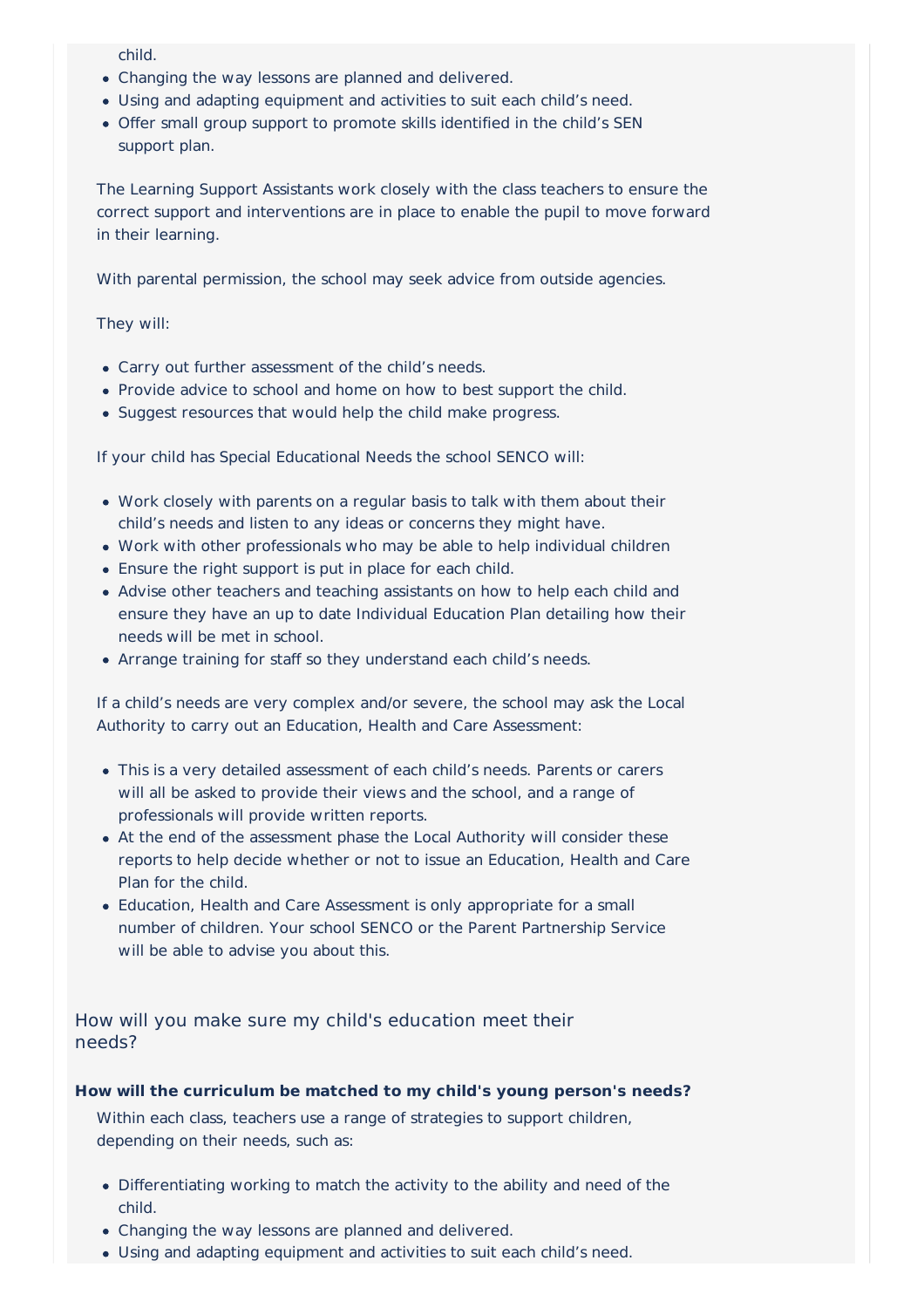- Offering small group support to promote skills identified in the child's SEN support plan.
- Our Learning Support Assistants work closely with the class teachers to ensure the correct support and interventions are in place to enable the pupil to move forward in their learning.

How will we know my child is progressing?

# **How will both you and I know how my child/young person is doing and how will you help me to support my child's/young person's learning?**

We believe the partnership between school and parents is crucial to ensure children are receiving the best possible learning experiences. We pride ourselves on involving parents at every stage of a child's school life. There are termly parents meetings for all children and additional meetings where appropriate for children with additional needs.

If parents have any concerns, they can contact the child's class teacher or the SENCO to discuss these. Following these discussions, support is put in place or referrals made to external agencies for more advice. Progress and any assessment feedback is regularly shared with parents.

We have a part time Parent Support Advisor (PSA) who is available to discuss with any concern's parents may have and provide support where necessary.

How will you support my child's overall wellbeing?

#### **What support will there be for my child's/young person's overall wellbeing?**

We consult with a wide range of agencies and partnerships to ensure the pastoral, medical and social needs of SEND children are met.

What specialist services and expertise is available at or accessed by the staff?

### **What specialist services and expertise are available at or accessed by the setting/school/college?**

We enjoy good working relationships with a wide range of people who provide services to children with SEND and their families, particularly when a child is demonstrating further cause for concern, or their learning need is more complex and persistent. The external specialists may:

- Act in an advisory capacity
- Extend expertise of school staff
- Provide additional assessment
- Support a child directly
- Suggest statutory assessment is advisable
- Consult with all parties involved with the child

We are part of the Bishop Auckland Leaders in Excellence (BALE). Within this, we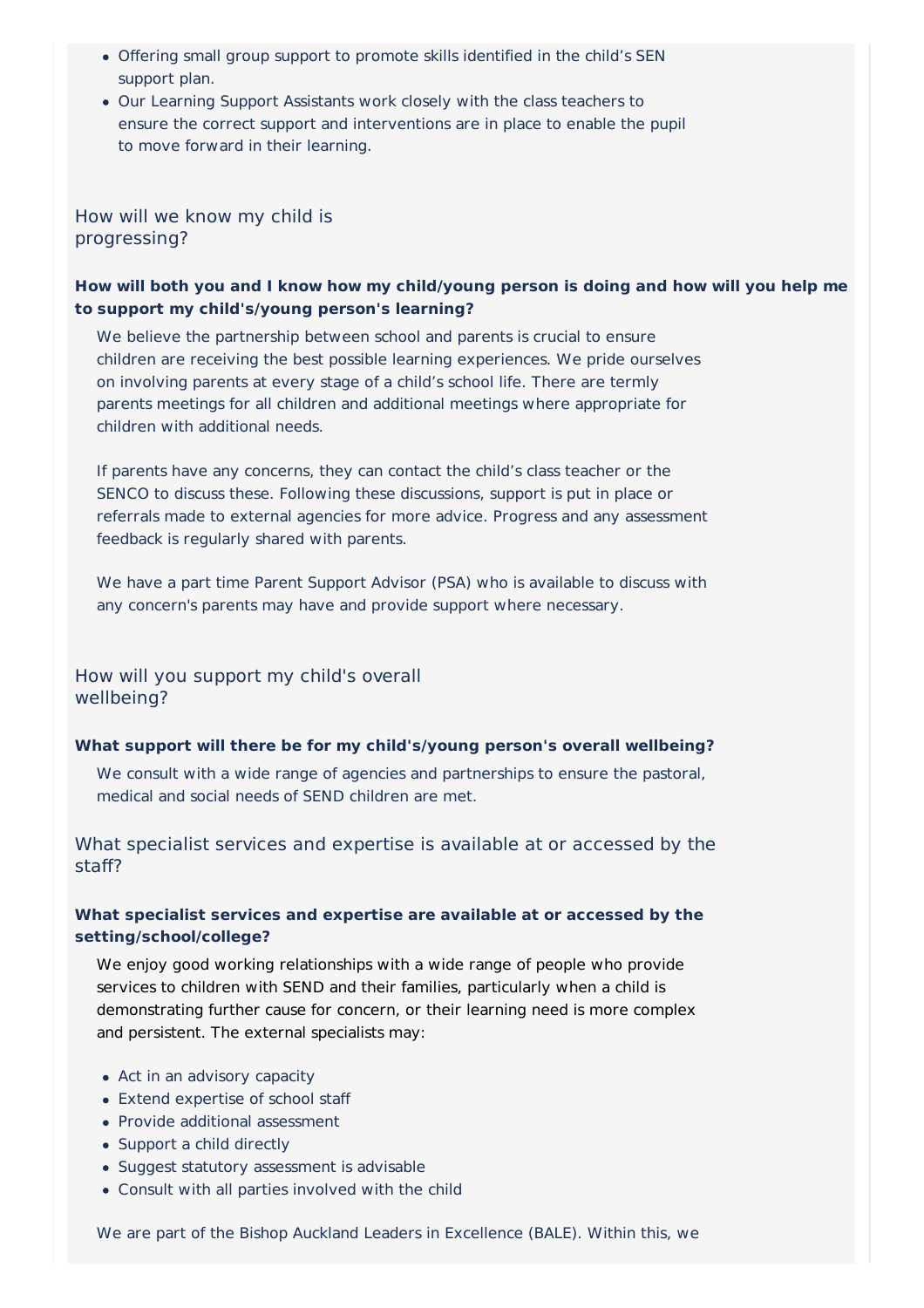work together and buy into additional support, such as:

- The BALE Centre providing proactive mentoring programmes focusing on behaviour, social and emotional needs
- Counselling service
- $\bullet$  Inclusions
- Additional Educational Psychologist support provided by Madeleine Portwood's Team
- Strong links to the One Point Hub and family workers
- Additional Speech and Language support to assess children and train staff in relevant programmes
- Strong partnership between schools

In addition to this, we work closely with the following professionals to provide the highest level of support for pupils with SEND:

- SEND team learning support
- South Durham Child and Adolescent Mental Health (CAMHS)
- Movement Difficulties Service
- Occupational Therapy
- Durham Educational Psychology Service
- Speech and Language Therapy
- Durham Autistic Spectrum Team
- Bishop Auckland One Point Hub
- Health agencies including the school nurse
- Crisis Response
- Looked After Children Team
- Educational Social Workers
- Medical Practitioners

### How are staff trained regarding SEND?

# **What training are the staff supporting children and young people with SEND have had or are having?**

Staff hold a wealth of experience to help support children with SEND. All staff receive regular training on working with children with Autism, English as an Additional Language, ADHD and behavioural, social and emotional difficulties.

Two members of the team are trained in delivering Speech and Language programmes.

There is also a Learning Mentor who is accessible to the children whenever required and provides support to individuals and groups on social, emotional and behavioural issues they are experiencing.

The Parent Support Advisor works closely with the SENCO and parents to listen to and act upon any concerns, providing a supportive and nurturing team where the child's needs are at the centre.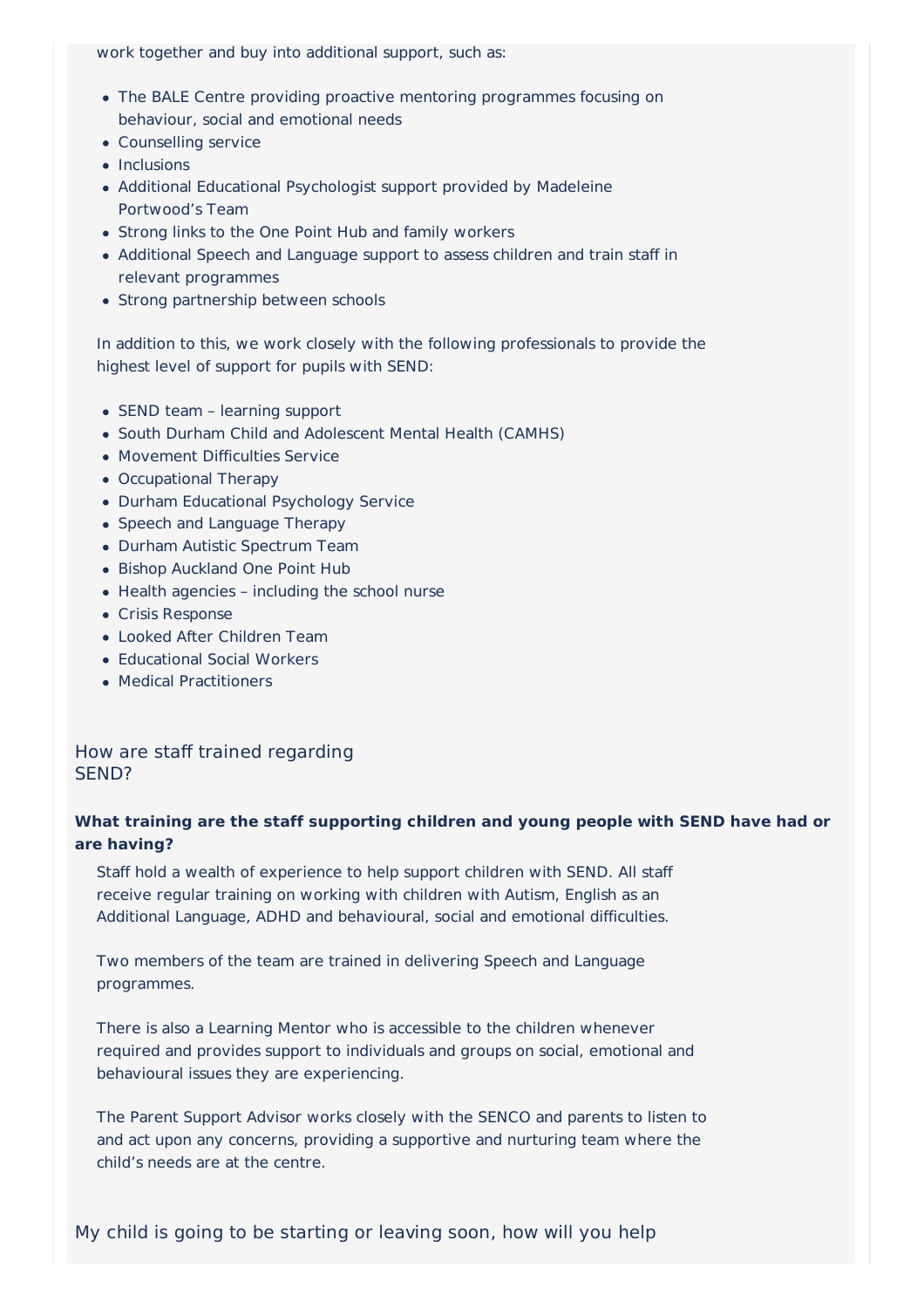### them?

# **How will the setting/school/college prepare and support my child/young person to join the setting/school/college or the next stage of education and life?**

We recognise that transitions can be difficult for a child with SEND and take steps to ensure that any transition is as smooth as possible.

We recognise how important transition is to pupils with additional needs and work closely with the secondary schools to share information and ease concerns of the parents or pupils. Where appropriate, staff from the secondary school would be invited to annual reviews to meet the parents, pupil and gain a greater understanding of their needs.

# What is available to help my child with their education?

# **How are the setting's/school's/college's resources allocated and matched to children's/young people's special educational needs?**

To successfully match pupil ability to the curriculum there are some actions we may take to achieve this:

- Ensure that all pupils have access to the school curriculum and all school activities.
- Help all pupils achieve to the best of their abilities, despite any difficulty or disability they may have.
- Ensure that teaching staff are aware of and sensitive to the needs of all pupils, teaching pupils in a way that is more appropriate to their needs.
- Pupils to gain in confidence and improve their self-esteem.
- To work in partnership with parents/ carers, pupils and relevant external agencies in order to provide for children's special educational needs and disabilities.
- To identify at the earliest opportunity, all children that need special consideration to support their needs (whether these are educational, social, physical or emotional)
- To make suitable provision for children with SEND to fully develop their abilities, interests and aptitudes and gain maximum access to the curriculum.
- Ensure that all children with SEND are fully included in all activities of the school in order to promote the highest levels of achievement.
- To promote self worth and enthusiasm by encouraging independence at all age and ability levels.
- To give every child the entitlement to a sense of achievement
- To regularly review the policy and practice in order to achieve best practice

How will I be involved in my child's education?

#### **How are parents involved in the setting/school/college? How can I be involved?**

We are committed to working with parents and carers to identify their child's needs and support. We believe the partnership between school and parents is crucial to ensure children are receiving the best possible learning experiences. We pride ourselves on involving parents at every stage of a child's school life.